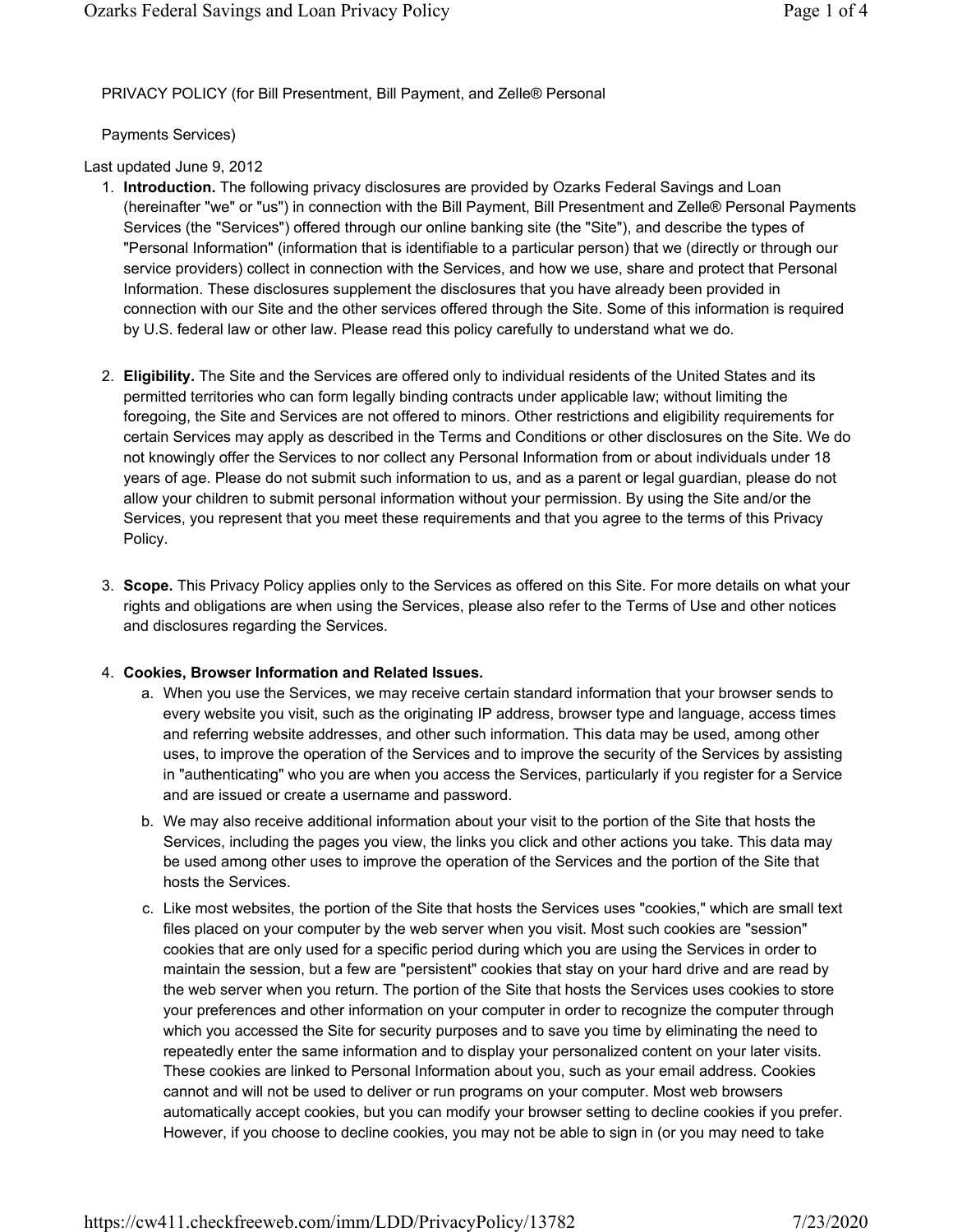additional steps to sign in) or you may not be able to use other interactive features of the Services that depend on cookies.

- 5. **What Types of Personal Information We May Collect.** In addition to the types of information described in section 4 above, we may also collect Personal Information about you. This information may include:
	- a. Social Security number, date of birth, name, postal address, email address, telephone number, and other information that we can use to contact you, verify your identity, and manage risks, such as information maintained about you by identity verification services and consumer reporting agencies, including credit bureaus;
	- b. names of billers for bills that you would like to view and/or pay online, contact information for those billers, and billing account information, including billing account numbers;
	- c. name, email address and telephone number that you provide us for other persons to whom you would like to send payments;
	- d. bank account information (including account numbers) for accounts that you designate for funding or receiving payments, fees, debits and credits for the Services;
	- e. credit card account information (including credit card number, expiration date and billing address for the credit card), if you decide to make payments from those accounts through the Services;
	- f. username, password, secret questions and secret answers for resetting passwords, and other authentication credentialing used to verify that only authorized users access the Services; and
	- g. payment and other transaction information, payment information and other transaction history for payments and other transactions in which you participate through the Services.
- 6. **How We May Collect Personal Information About You.** We may collect Personal Information about you from the following sources:
	- a. Enrollment applications, survey responses, and other electronic or paper forms that you fill out in connection with the Services;
	- b. Your use of the Services (such as when you send a payment), and your interactions with customer care, including information you enter or speak, and information transmitted by your computer, cell phones and other devices you use to connect to the Services; and
	- c. We also collect Personal Information about you from others, as permitted by law, such as credit bureaus, Affiliates or other companies (such as identity verification services and consumer reporting agencies, and companies (such as your billers) that provide content (such as electronic bills) to the Services).
- 7. **How We May Share Personal Information About You.** We share Personal Information about you only as permitted by law. For Personal Information that is nonpublic and that we collect in connection with a financial service, U.S. federal law permits us to share the information only:
	- a. for our everyday business purposes such as to process your transactions, maintain your accounts, respond to court orders and legal investigations, and report to credit bureaus;
	- b. for our marketing purposes to offer our products and services to you;
	- c. for Joint Marketing with other financial companies;
	- d. for our Affiliates' everyday business purposes (information about your transactions and experiences);
	- e. for our Affiliates' everyday business purposes (information about your creditworthiness);
	- f. for our Affiliates to market to you; and
	- g. for Nonaffiliates to market to you.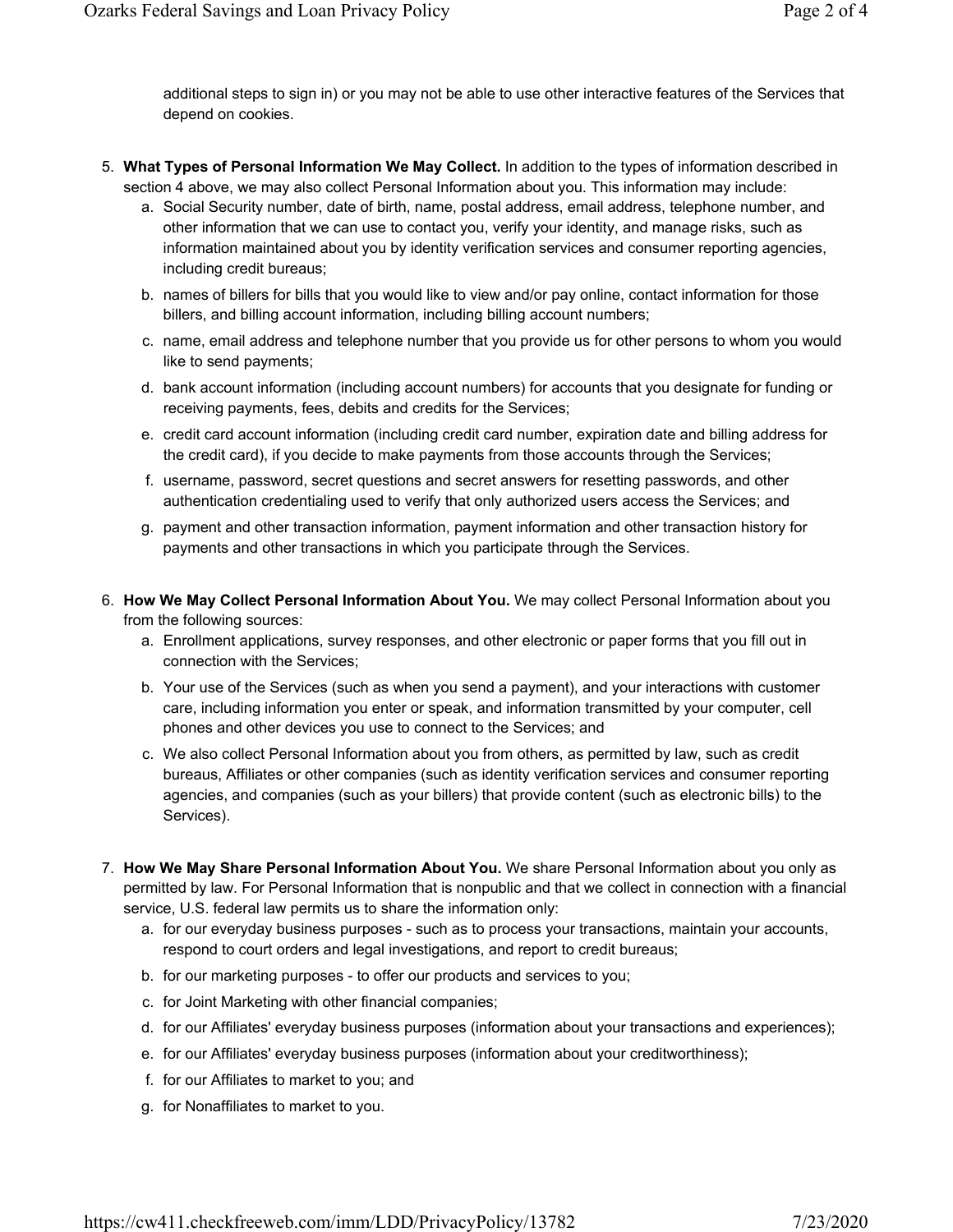Before we can lawfully share such Personal Information as described in (e), (f) or (g), we would be required to offer you an opportunity to opt out, and we will do so if we ever intend to do that. For California residents, and for residents of any other states where it is required, we will obtain your consent prior to sharing Personal Information as described in (g) unless otherwise required or permitted by law. We may lawfully share such Personal Information as described in (a), (b), (c) and (d) without offering an opt-out, and we may do so. For example, to process your payments (an "everyday business purpose" for the Zelle® Personal Payments Service), we need to share Personal Information about you with the person that you are paying or that is paying you, such as your name, the payment amount, and the email address or mobile phone number from which you initiated the payment, but we will do so responsibly and will not share the payment sender's financial account information with the payment receiver or vice versa.

- 8. **How We May Use Personal Information About You.** We use Personal Information about you only as permitted by law, including but not limited to the following purposes:
	- a. To complete transactions and render services authorized by you;
	- b. Other everyday business purposes of ourselves and our Affiliates, such as to maintain your accounts, to authenticate you when you log in, to send you information about the Services that you have subscribed to and other Services offered on the Site, to perform fraud screening, to verify your identity, to determine your credit history, to report to credit bureaus, to perform collections, to comply with laws, regulations, court orders and lawful instructions from government agencies, to protect the personal safety of subscribers or the public, to defend claims, to resolve disputes, to troubleshoot problems, to enforce our Terms of Use, to protect our rights and property, and to customize, measure, and improve the Services and the content and layout of the Site; and
	- c. for marketing purposes to offer products and services to you.

## 9. **Definitions.**

- a. Affiliates: Companies related by common ownership or control. They can be financial or nonfinancial companies.
- b. Nonaffiliates: Companies not related by common ownership or control. They can be financial or nonfinancial companies.
- c. Joint Marketing: A formal agreement between nonaffiliated financial companies that together market financial products or services to you.
- 10. **Access to Information About You.** You may review and update the Personal Information maintained about you in the Ozarks Federal Savings and Loan section of the Site at any time to ensure that it is accurate and up-to-date.
- 11. **How We Protect Personal Information About You.** To protect Personal Information about you from unauthorized access and use, we maintain physical, electronic, and procedural safeguards, including but not limited to security measures that comply with applicable federal law. We also require our service providers and business partners to whom we disclose the information to do the same.
- 12. **Protection for Former Customers.** When you are no longer our customer, we continue to protect, use, and share Personal Information about you as described in this notice and as required by law.
- 13. **Keeping Up to Date with Our Privacy Policy.** We may amend this Policy at any time by posting a revised version on the Site, which will be effective at the time it is posted unless a delayed effective date is expressly stated in the revision. You may (in our discretion) also be provided with an email notification of such